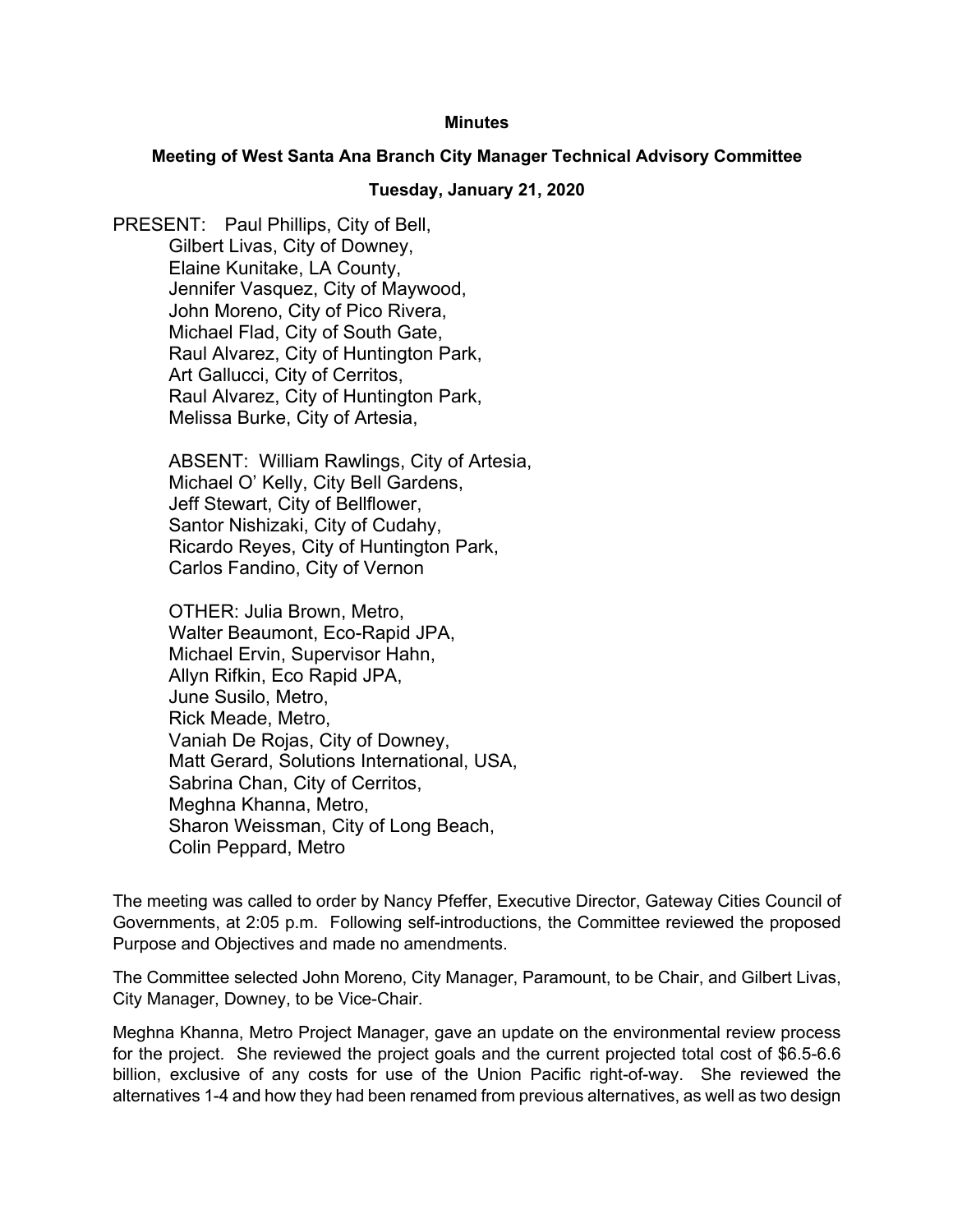options. Both of the alternatives in the downtown segment would run underground, deeper than the Red/Purple Lines and the Regional Connector.

Bell City Manager Paul Phillips asked whether it is possible still to move the Florence station to the north side of the street, so its within City of Bell, which will be across the street from Bell. Metro staff mentioned that they have previously discussed technical reasons for station location and offered to meet with the city to discuss these concerns again.

Downey City Manager and Committee Vice-Chair Gilbert Livas asked that Metro provide visuals and drawings of the full alignment and clarified that the 3% contribution at the Green Line includes the station. The plans are being coordinated with the planned Express Lanes on I-105. Metro staff agreed to bring back more details as requested.

Metro went on to discuss the status of coordination with the State Historic Preservation Officer (SHPO) under Section 106. The Area of Potential Effect is 1-2 parcels deep . Metro wants .cities' response on 4(f) resources. The Bell City Manager brought up the issue of potential future park sites in the city. Metro mentioned that eight archeological resources have been identified at Union Station.

Metro staff discussed needed coordination with freight rail lines owned by both Union Pacific Railroad (UPRR) and the Ports. They also said that a separate, parallel study started this week on a potential station at the Rio Hondo/LA River confluence in South Gate. The study is being done by STV and a separate environmental document will be prepared if the STV study finds the station is feasible.

David Mieger, Metro, stressed that Metro must show the Federal government its plan to find funds for the full project. He cited the example of the Metro Expo line and how phasing the project helped to build public support and get the full project built with funding from Measure R. He said that the construction cost per mile for the Eco-Rapid project north of the I-10 freeway would be \$800 million - \$1 billion per mile due to the need for tunneling. These four miles thus represent 2/3 of the project cost, meaning that a phase from Artesia to the Slauson Station has a better chance of getting into construction soon. He said that Metro staff had responded to a question from Supervisor Hahn that the priority order of the four "pillar projects" was 1) WSAB, 2) Green Line to Torrance, 3) Gold Line Eastern Extension Phase II, 4) Sepulveda.

Mieger indicated that Federal funding was possible via an infrastructure bill, and that it was important to get the project environmentally cleared and shovel ready to be in position for funding. He said the Metro Board would receive a report in April 2020 on the acceleration and delivery schedule for the pillar projects. He observed that issues including contamination in the right-ofway and the negotiations with UPRR are both sources of risk to the project cost. The need is to add tracks to the UP right-of-way for the light rail, and there are required setbacks.

He said first/last mile projects could be a source of funding to improve station area access and might count towards the 3% contribution, though the extent still needs to be defined via the TAC. There are options for project delivery with different timeframes. Acceleration means funding must come from elsewhere or the project itself must be more cost-efficient. He observed that the Regional Connector is still 2-3 years from completion, and that the Metro Board nominates new projects for Federal New Starts funding. He was asked, and agreed, to bring back cost estimates for Initial Operating Segments of the WSAB line at a future TAC meeting. Walter Beaumont of